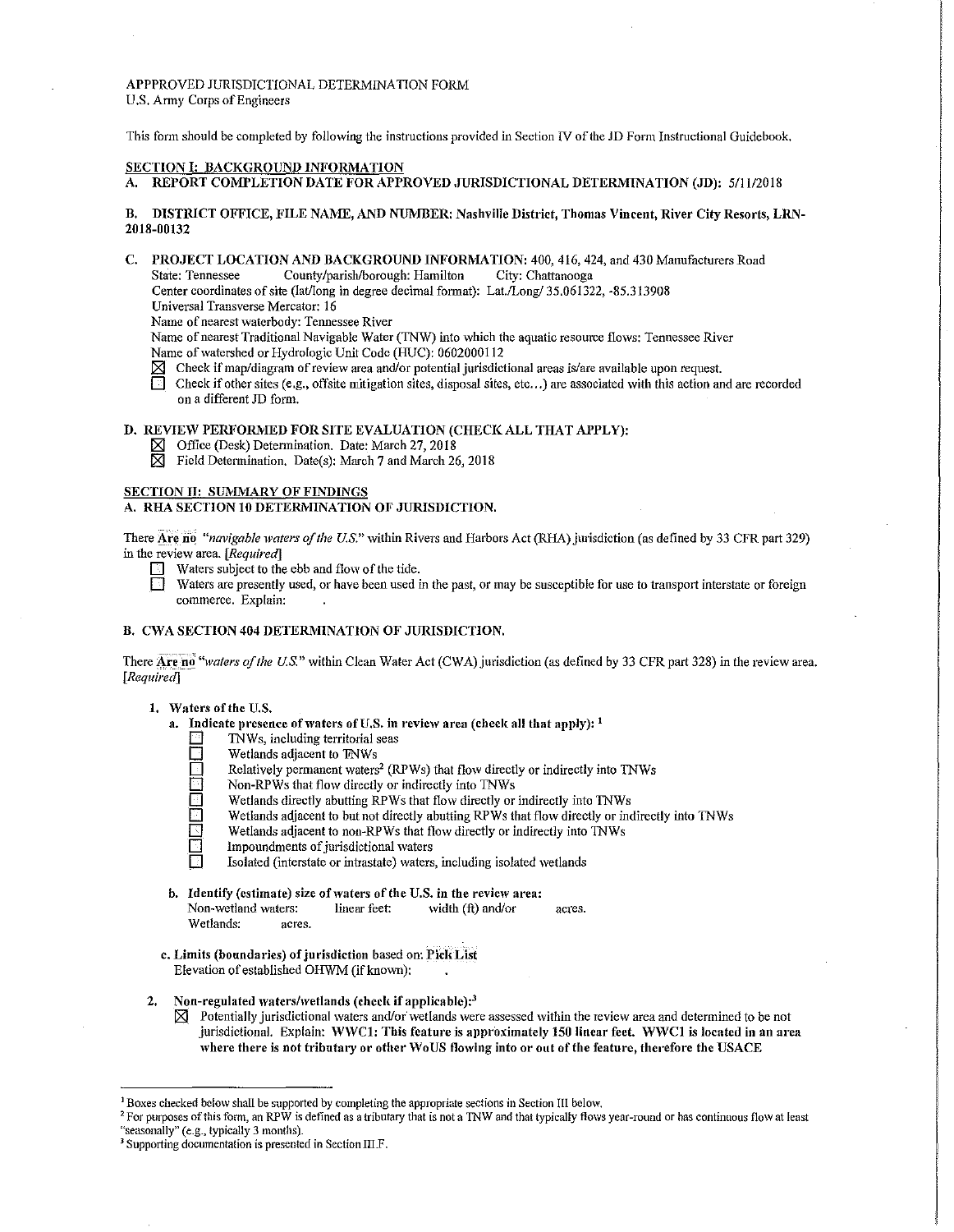considers WWC1 to have been constructed in dryland and incidental to construction activity. The 1986 preamble to the definition of WoUS states these types of waters are generally not considered to be a WoUS.

#### SECTION III: CWA ANALYSIS

A. TNWs AND WETLANDS ADJACENT TO TNWs

The agencies will assert jurisdiction over TNWs and wetlands adjacent to TNWs. If the aquatic resource is a TNW, complete Section III.A.1 and Section III.D.1. only; if the aquatic resource is a wetland adjacent to a TNW, complete Sections III.A.1 and 2 and Section III.D.1.; otherwise, see Section III.B below.

#### 1. TNW

Identify TNW:

Summarize rationale supporting determination:

2. Wetland adjacent to TNW

Summarize rationale supporting conclusion that wetland is "adjacent":

# B. CHARACTERISTICS OF TRIBUTARY (THAT IS NOT A TNW) AND ITS ADJACENT WETLANDS (IF ANY):

This section summarizes information regarding characteristics of the tributary and its adjacent wetlands, if any, and it helps determine \Vhcther or not the standards for jurisdiction established under *Rapanos* have been met.

The agencies will assert jurisdiction over non-navigable tributaries of TNWs where the tributaries are "relatively permanent waters" (RPWs), i.e. tributaries that typically flow year-round or have continuous flow at least seasonally  $(e.g., typically 3 months).$  A wetland that directly abuts an RPW is also jurisdictional. If the aquatic resource is not a TNW, but has year-round (perennial) flow, skip to Section III.D.2. If the aquatic resource is a wetland directly abutting a tributary with perennial flow, skip to Section III.D.4.

A wetland that is adjacent to but that does not directly abut an RPW requires a significant nexus evaluation. Corps districts and EPA regions will include in the record any available information that documents the existence of a significant nexus between a relatively permanent tributary that is not perennial (and its adjacent wetlands if any) and a traditional navigable water, even though a significant nexus finding is not required as a matter of law.

If the waterbody<sup>4</sup> is not an RPW, or a wetland directly abutting an RPW, a JD will require additional data to determine if the waterbody has a significant nexus with a TNW. If the tributary has adjacent wetlands, the significant nexus evaluation must consider the tributary in combination with all of its adjacent wetlands. This significant nexus evaluation that combines, for analytical purposes, the tributary and all of its adjacent wetlands is used whether the review area identified in the JD request is the tributary, or its adjacent wetlands, or both. If the JD covers a tributary with adjacent wetlands, complete Section III.B.1 for the tributary, Section III.B.2 for any onsite wetlands, and Section III.B.3 for all wetlands adjacent to that tributary, both onsite and offsite. The determination 1vhether a significant nexus exists is determined in Section III.C below.

- 1. Characteristics of non-TNWs that flow directly or indirectly into TNW
	- (i) General Area Conditions: Watershed size: Pick List Drainage area: Pick List Average annual rainfall: inches Average annual snowfall: inches
	- (ii) Physical Characteristics:
		- (a) Relationship with TNW:
			- $\Box$  Tributary flows directly into TNW. D Tributary flo\VS through PiCkLis\_t tributaries before entering 1NV/.

Project waters are Pick List river miles from TNW. Project waters are Pick List river miles from RPW. Project waters are Pick List aerial (straight) miles from TNW. Project waters are Pick List aerial (straight) miles from RPW. Project waters cross or serve as state boundaries. Explain: Identify flow route to  $TW^{5}$ :

<sup>4</sup> Note that the Instructional Guidebook contains additional infonnation regarding swales, ditches, washes, and erosional features generally and in the arid West.

<sup>&</sup>lt;sup>5</sup> Flow route can be described by identifying, e.g., tributary a, which flows through the review area, to flow into tributary b, which then flows into 1NW.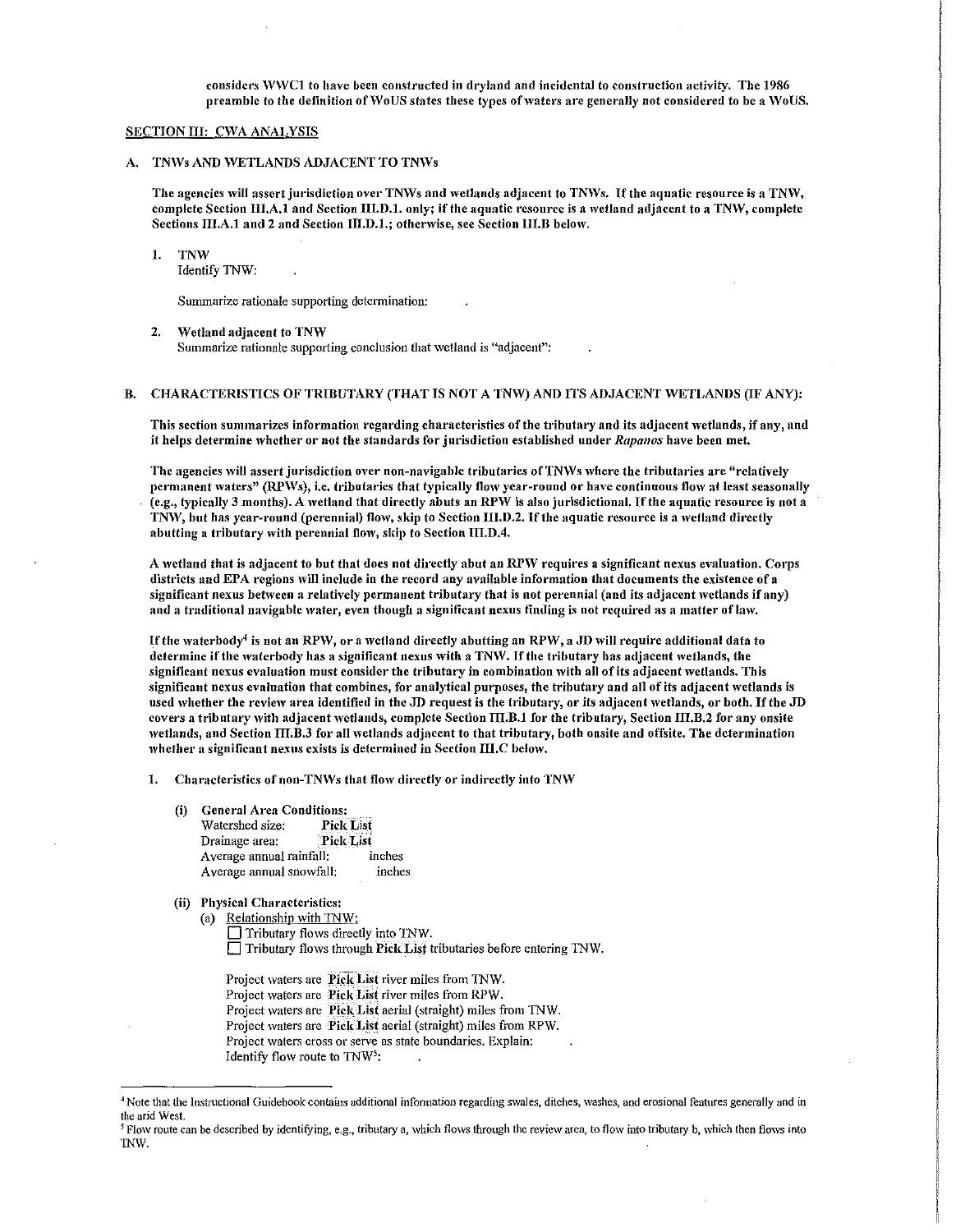Tributary stream order, if known:

 $\overline{a}$ 

l.

|                                                                                                                                                 | (b) General Tributary Characteristics (check all that apply):<br>Tributary is:<br>Natural<br>Artificial (man-made). Explain:<br>Manipulated (man-altered). Explain:                                                                                                                                                                                                                                                                                                                                                                                                           |  |  |  |
|-------------------------------------------------------------------------------------------------------------------------------------------------|-------------------------------------------------------------------------------------------------------------------------------------------------------------------------------------------------------------------------------------------------------------------------------------------------------------------------------------------------------------------------------------------------------------------------------------------------------------------------------------------------------------------------------------------------------------------------------|--|--|--|
|                                                                                                                                                 | Tributary properties with respect to top of bank (estimate).<br>Average width:<br>feet<br>Average depth:<br>feet<br>Average side slopes: Pick List.                                                                                                                                                                                                                                                                                                                                                                                                                           |  |  |  |
|                                                                                                                                                 | Primary tributary substrate composition (check all that apply):<br>Silts<br>Sands<br>Concrete<br>Cobbles<br>Gravel<br>Muck<br>Vegetation. Type/% cover:<br>Bedrock<br>$\Box$ Other. Explain:                                                                                                                                                                                                                                                                                                                                                                                  |  |  |  |
|                                                                                                                                                 | Tributary condition/stability [e.g., highly eroding, sloughing banks]. Explain:<br>Presence of run/riffle/pool complexes. Explain:<br>Tributary geometry: Pick List<br>Tributary gradient (approximate average slope):<br>%                                                                                                                                                                                                                                                                                                                                                   |  |  |  |
|                                                                                                                                                 | $(c)$ Flow:<br>Tributary provides for: Pick List<br>Estimate average number of flow events in review area/year: Pick List<br>Describe flow regime:<br>Other information on duration and volume:                                                                                                                                                                                                                                                                                                                                                                               |  |  |  |
|                                                                                                                                                 | Surface flow is: Pick List. Characteristics:                                                                                                                                                                                                                                                                                                                                                                                                                                                                                                                                  |  |  |  |
|                                                                                                                                                 | Subsurface flow: Pick List. Explain findings:<br>$\Box$ Dye (or other) test performed:                                                                                                                                                                                                                                                                                                                                                                                                                                                                                        |  |  |  |
|                                                                                                                                                 | Tributary has (check all that apply):                                                                                                                                                                                                                                                                                                                                                                                                                                                                                                                                         |  |  |  |
|                                                                                                                                                 | Bed and banks<br>OHWM <sup>6</sup> (check all indicators that apply):<br>clear, natural line impressed on the bank<br>the presence of litter and debris<br>changes in the character of soil<br>destruction of terrestrial vegetation<br>shelving<br>the presence of wrack line<br>vegetation matted down, bent, or absent<br>sediment sorting<br>leaf litter disturbed or washed away<br>scour<br>sediment deposition<br>multiple observed or predicted flow events<br>water staining<br>abrupt change in plant community<br>other (list):<br>□ Discontinuous OHWM.7 Explain: |  |  |  |
|                                                                                                                                                 | If factors other than the OHWM were used to determine lateral extent of CWA jurisdiction (check all that apply):<br>$\Box$ High Tide Line indicated by:<br>Mean High Water Mark indicated by:<br>oil or scum line along shore objects<br>$\Box$ survey to available datum;<br>fine shell or debris deposits (foreshore)<br>physical markings;<br>vegetation lines/changes in vegetation types.<br>physical markings/characteristics<br>tidal gauges<br>other (list):                                                                                                          |  |  |  |
| (iii) Chemical Characteristics:                                                                                                                 |                                                                                                                                                                                                                                                                                                                                                                                                                                                                                                                                                                               |  |  |  |
| Characterize tributary (e.g., water color is clear, discolored, oily film; water quality; general watershed<br>characteristics, etc.). Explain: |                                                                                                                                                                                                                                                                                                                                                                                                                                                                                                                                                                               |  |  |  |
| Identify specific pollutants, if known:                                                                                                         |                                                                                                                                                                                                                                                                                                                                                                                                                                                                                                                                                                               |  |  |  |
|                                                                                                                                                 |                                                                                                                                                                                                                                                                                                                                                                                                                                                                                                                                                                               |  |  |  |

 $\hat{\mathcal{A}}$ 

 $\bar{z}$ 

 $\ddot{\phantom{a}}$ 

<sup>&</sup>lt;sup>6</sup>A natural or man-made discontinuity in the OHWM does not necessarily sever jurisdiction (e.g., where the stream temporarily flows underground, or where the OHWM has been removed by development or agricultural practices). Where there is a break in the OHWM that is unrelated to the waterbody's flow regime (e.g., flow over a rock outcrop or through a culvert), the agencies will look for indicators of flow above and below the break.<br><sup>7</sup>Ibid.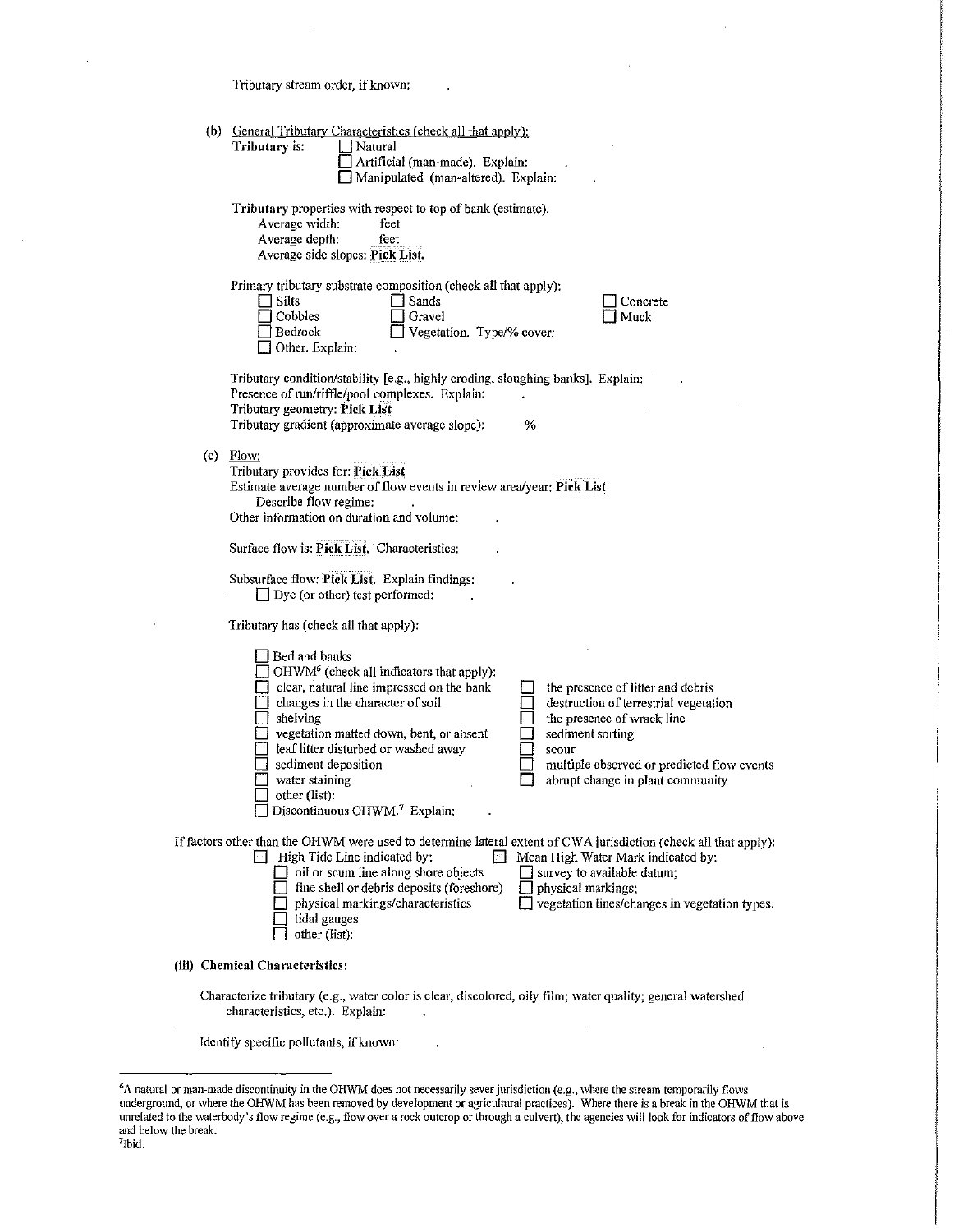|  | (iv) Biological Characteristics. Channel supports (check all that apply): |  |  |
|--|---------------------------------------------------------------------------|--|--|
|--|---------------------------------------------------------------------------|--|--|

Riparian corridor. Characteristics (type, average width):

| $\Box$ | Wetland fringe. Characteristics: |  |
|--------|----------------------------------|--|

- $\overline{\Box}$  Habitat for:
	- **D** Federally Listed species. Explain findings:
	- **D** Fish/spawn areas. Explain findings:
	- **D** Other environmentally-sensitive species. Explain findings:

□ Aquatic/wildlife diversity. Explain findings:

### 2. Characteristics of wetlands adjacent to non-TNW that flow directly or indirectly into TNW

- **(i) Physical Characteristics:** 
	- (a) General Wetland Characteristics: Properties: Wetland size: acres Wetland type. Explain: Wetland quality. Explain: Project wetlands cross or serve as state boundaries. Explain:
	- (b) General Flow Relationship with Non-TNW: Flow is: **Pjck \_Lisi.** Explain:

Surface flow is: Pick List Characteristics:

Subsurface flow: Pick List. Explain findings: □ Dye (or other) test performed:

(c) Wetland Adjacency Determination with Non-TNW;

**Directly** abutting

- **D** Not directly abutting
	- D Discrete wetland hydrologic connection. Explain:
	- **D** Ecological connection. Explain:
	- **D** Separated by berm/barrier. Explain:
- (d) Proximity (Relationship) to TNW Project wetlands are Pick List river miles from TNW. Project waters are **Pick Lisi** aerial (straight) miles from TNW. Flow is from: Pick List. Estimate approximate location of wetland as within the **Pick LiSt** floodplain.
- **(ii) Chemical Characteristics:**

Characterize wetland system (e.g., water color is clear, brown, oil film on surface; water quality; general watershed characteristics; etc.). Explain:

Identify specific pollutants, if known:

### **(iii) Biological Characteristics. 'Vetland supports (check all that apply):**

- **0** Riparian buffer. Characteristics (type, average \vidth):
- Vegetation type/percent cover. Explain:
- $\Box$  Habitat for:

*D* Federally Listed species. Explain findings:

- **D** Fish/spawn areas. Explain findings:
- **D** Other environmentally-sensitive species. Explain findings:
- **0** Aquatic/\vildlife diversity. Explain findings:

## **3. Characteristics of all wetlands adjacent to the tributary (if any)**

All \vetland(s) being considered in the cumulative analysis: **Pick List** 

Approximately () acres in total are being considered in the cumulative analysis.

For each wetland, specify the following:

Directly abuts? (Y/N) Size (in acres) Directly abuts? (Y/N) Size (in acres)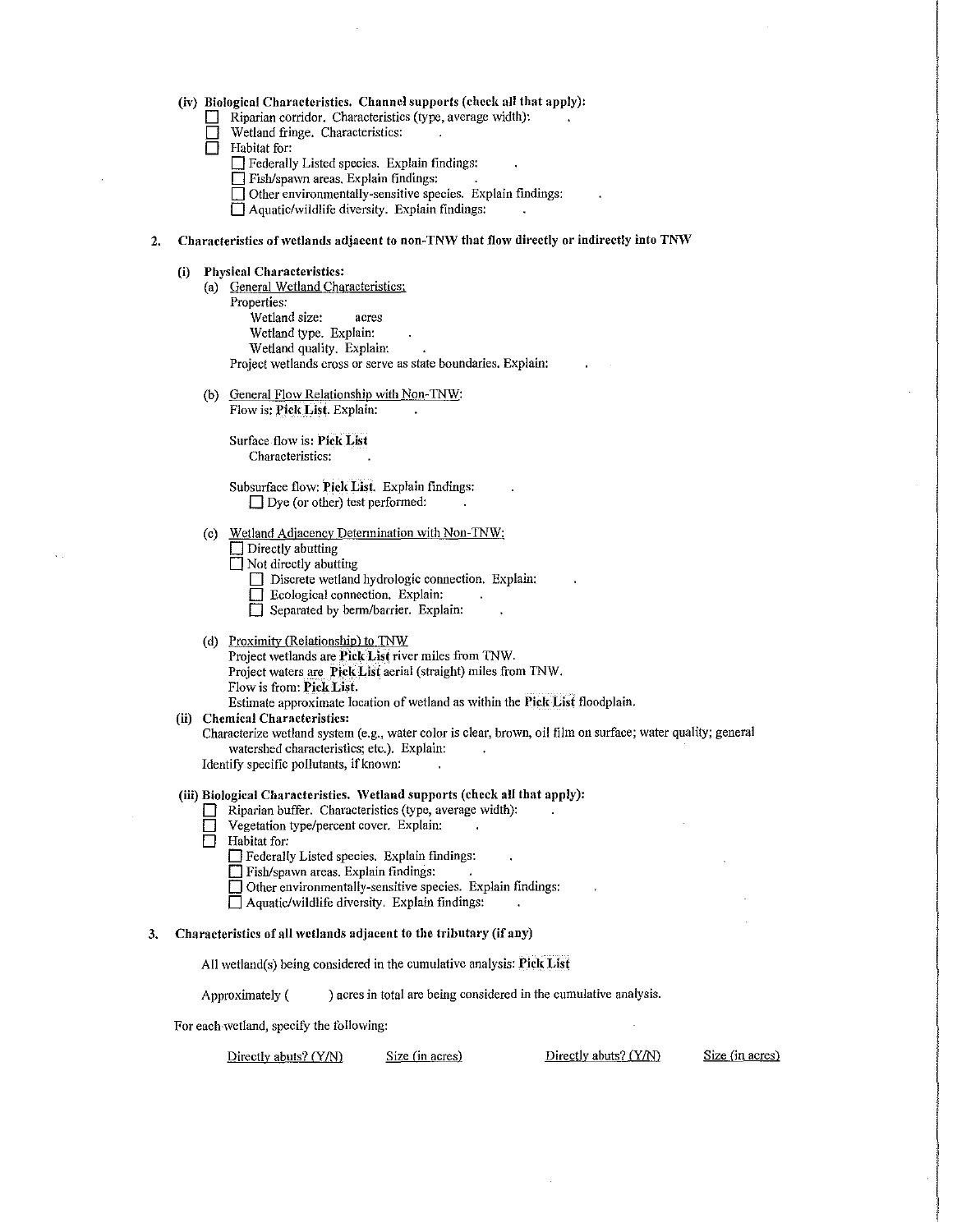# C. SIGNIFICANT NEXUS DETERNIINATION

A significant nexus analysis will assess the flow characteristics and functions of the tributary itself and the functions performed by any wetlands adjacent to the tributary to determine if they significantly affect the chemical, physical, and biological integrity of a TNW. For each of the following situations, a significant nexus exists if the tributary, in combination with all of its adjacent wetlands, has more than a speculative or insubstantial effect on the chemical, physical and/or biological integrity of a TNW. Considerations when evaluating significant nexus include, but arc not limited to the volume, duration, and frequency of the flow of water in the tributary and its proximity to a TNW, and the functions performed by the tributary and all its adjacent wetlands. It is not appropriate to determine significant nexus based solely on any specific threshold of distance (e.g. between a tributary and its adjacent wetland or between a tributary and the TNW). Similarly, the fact an adjacent wetland lies within or outside of a floodplain is not solely determinative of significant nexus.

Dralv connections between the features documented and the effects on the TMV, as identified in the *Rapanos*  Guidance and discussed in the Instructional Guidebook. Factors to consider include, for example:

- Does the tributary, in combination with its adjacent wetlands (if any), have the capacity to carry pollutants or flood waters to TNWs, or to reduce the amount of pollutants or flood waters reaching a TNW?
- Does the tributary, in combination with its adjacent wetlands (if any), provide habitat and lifecycle support functions for fish and other species, such as feeding, nesting, spawning, or rearing young for species that are present in the 1NW'?
- Does the tributary, in combination with its adjacent wetlands (if any), have the capacity to transfer nutrients and organic carbon that support downstream foodwebs?
- Does the tributary, in combination \Vith its adjacent \Vetlands (if any), have other relationships to the physical, chemical, or biological integrity of the TNW?

Note; the above list of considerations is not inclusive and other functions observed or known to occur should be documented below:

- 1. Significant nexus findings for non-RPW that has no adjacent wetlands and flows directly or indirectly into TNWs. Explain findings of presence or absence of significant nexus below, based on the tributary itself, then go to Section III<sub>,D;</sub>
- 2. Significant nexus findings for non-RPW and its adjacent wetlands, where the non-RPW flows directly or indirectly into TNWs. Explain findings of presence or absence of significant nexus below, based on the tributary in combination with all of its adjacent wetlands, then go to Section III.D:
- 3. Significant nexus findings for wetlands adjacent to an RPW but that do not directly abut the RPW. Explain findings of presence or absence of significant nexus below, based on the tributary in combination with all of its adjacent wetlands, then go to Section  $III.D$ :

### D. DETERMINATIONS OF JURISDICTIONAL FINDINGS. THE SUBJECT WATERS/WETLANDS ARE (CHECK ALL THAT APPLY):

- 1. TNWs and Adjacent Wetlands. Check all that apply and provide size estimates in review area:<br> $\Box$  TNWs: linear feet width (ft), Or, acres.  $\Box$  TNWs: linear feet width (ft), Or, acres.<br> $\Box$  Wetlands adjacent to TNWs: acres.  $\Box$  Wetlands adjacent to TNWs:
- RPWs that flow directly or indirectly into TNWs.
	- $\Box$  Tributaries of TNWs where tributaries typically flow year-round are jurisdictional. Provide data and rationale indicating that tributary is perennial:
	- $\Box$  Tributaries of TNW where tributaries have continuous flow "seasonally" (e.g., typically three months each year) are jurisdictional. Data supporting this conclusion is provided at Section III.B. Provide rationale indicating that tributary flows seasonally:

Provide estimates for jurisdictional waters in the review area (check all that apply):

- Tributary waters: linear feet width (ft).
- Other non-wetland waters: acres.
	- Identify type(s) of waters:

### 3. Non-RPWs $<sup>8</sup>$  that flow directly or indirectly into TNWs.</sup>

Waterbody that is not a TNW or an RPW, but flows directly or indirectly into a TNW, and it has a significant nexus with a TNW is jurisdictional. Data supporting this conclusion is provided at Section III.C.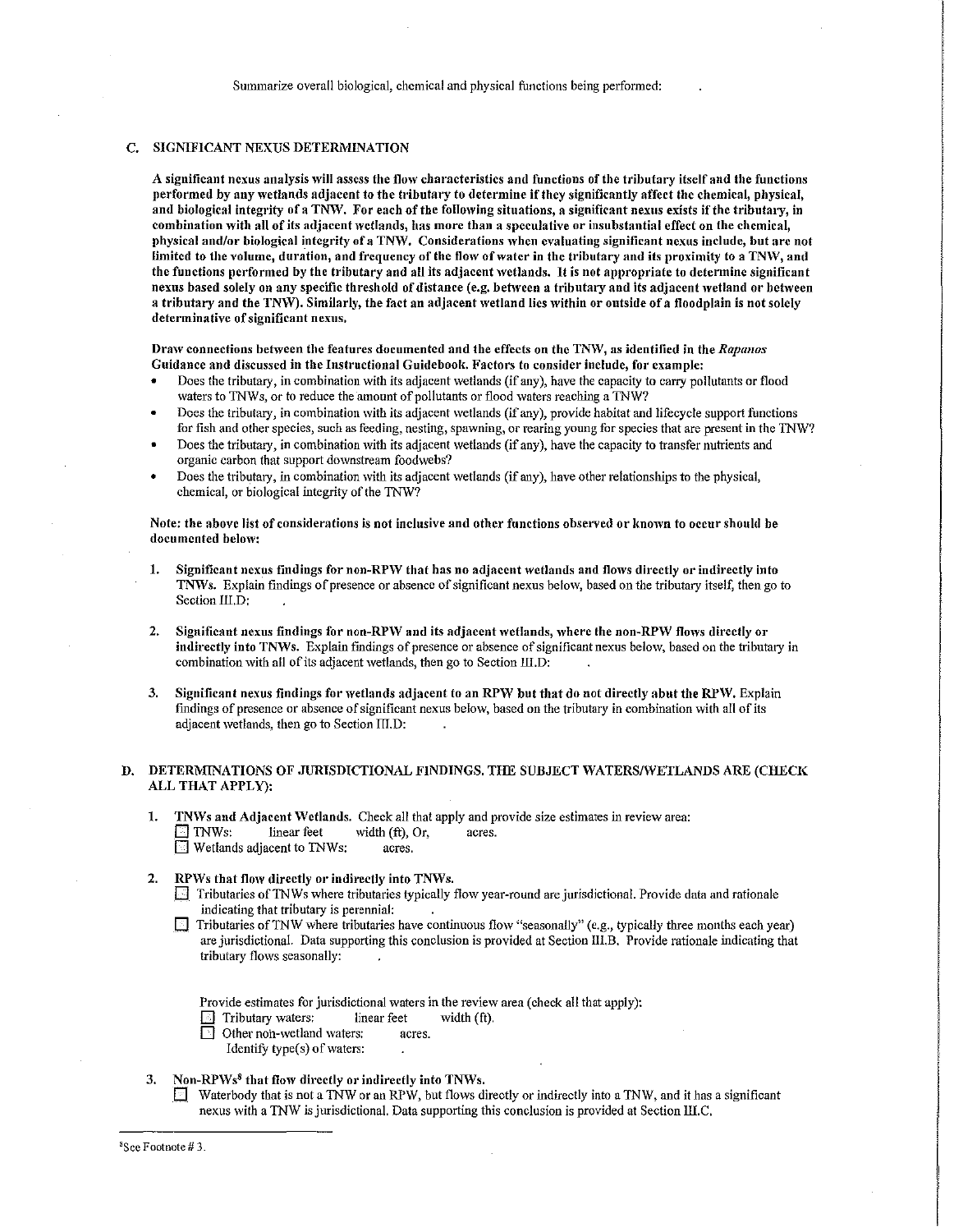### Provide estimates for jurisdictional waters within the review area (check all that apply):

- $\Box$  Tributary waters: linear feet width (ft).<br> $\Box$  Other non-wetland waters: acres.
	- Other non-wetland waters:
		- Identify type(s) of waters:
- 4. Wetlands directly abutting an RPW that flow directly or indirectly into TNWs.

 $\Box$  Wetlands directly abut RPW and thus are jurisdictional as adjacent wetlands.

- D Wetlands directly abutting an RPW where tributaries typically flow year-round. Provide data and rationale indicating that tributary is perennial in Section III.D.2, above. Provide rationale indicating that wetland is directly abutting an RPW:
- D Wetlands directly abutting an RPW where tributaries typically flow "seasonally." Provide data indicating that tributary is seasonal in Section III.B and rationale in Section Ill.D.2, above. Provide rationale indicating that wetland is directly abutting an RPW:

Provide acreage estimates for jurisdictional wetlands in the review area: acres.

- 5. Wetlands adjacent to but not directly abutting an RPW that flow directly or indirectly into TNWs.
	- $\Box$  Wetlands that do not directly abut an RPW, but when considered in combination with the tributary to which they are adjacent and with similarly situated adjacent wetlands, have a significant nexus with a TNW are jurisidictional. Data supporting this conclusion is provided at Section IILC.

Provide acreage estimates for jurisdictional wetlands in the review area: acres.

- 6. Wetlands adjacent to non-RPWs that flow directly or indirectly into TNWs.
	- Wetlands adjacent to such waters, and have when considered in combination with the tributary to which they are adjacent and with similarly situated adjacent wetlands, have a significant nexus with a TNW are jurisdictional. Data supporting this conclusion is provided at Section III.C.

Provide estimates for jurisdictional wetlands in the review area: acres.

- 7. Impoundments of jurisdictional waters.<sup>9</sup>
	- As a general rule, the impoundment of a jurisdictional tributary remains jurisdictional.
	- **1 Demonstrate that impoundment was created from "waters of the U.S.," or Demonstrate that water meets the criteria for one of the categories presented in the U.S.," or**
	- Demonstrate that water meets the criteria for one of the categories presented above (1-6), or
	- $\Box$  Demonstrate that water is isolated with a nexus to commerce (see E below).

E. ISOLATED [INTERSTATE OR INTRA-STATE] WATERS, INCLUDING ISOLATED WETLANDS, THE USE, DEGRADATION OR DESTRUCTION OF WHICH COULD AFFECT INTERSTATE COMMERCE, INCLUDING ANY SUCH WATERS (CHECK ALL THAT APPLY): <sup>10</sup>

- $\Box$  which are or could be used by interstate or foreign travelers for recreational or other purposes.<br> $\Box$  from which fish or shellfish are or could be taken and sold in interstate or foreign commerce.
- 
- $\Box$  from which fish or shellfish are or could be taken and sold in interstate or foreign commerce.<br> $\Box$  which are or could be used for industrial nurroses by industries in interstate commerce. which are or could be used for industrial purposes by industries in interstate commerce.
- **D** Interstate isolated waters. Explain:
- Other factors. Explain:

Identify water body and summarize rationale supporting determination:

Provide estimates for jurisdictional waters in the review area (check all that apply):

- Tributary waters: linear feet width (ft).
- Other non-wetland waters: acres.
- Identify type(s) of waters:
- **D** Wetlands: acres.

### F. NON-JURISDICTIONAL WATERS, INCLUDING WETLANDS (CHECK ALL THAT APPLY):

<sup>&</sup>lt;sup>9</sup> To complete the analysis refer to the key in Section III.D.6 of the Instructional Guidebook.

<sup>&</sup>lt;sup>19</sup> Prior to asserting or declining CWA jurisdiction based solely on this category, Corps Districts will elevate the action to Corps and EPA HQ for review consistent with the process described in the Corps/EPA Memorandum Regarding CWA Act Jurisdiction Following Rapanos.